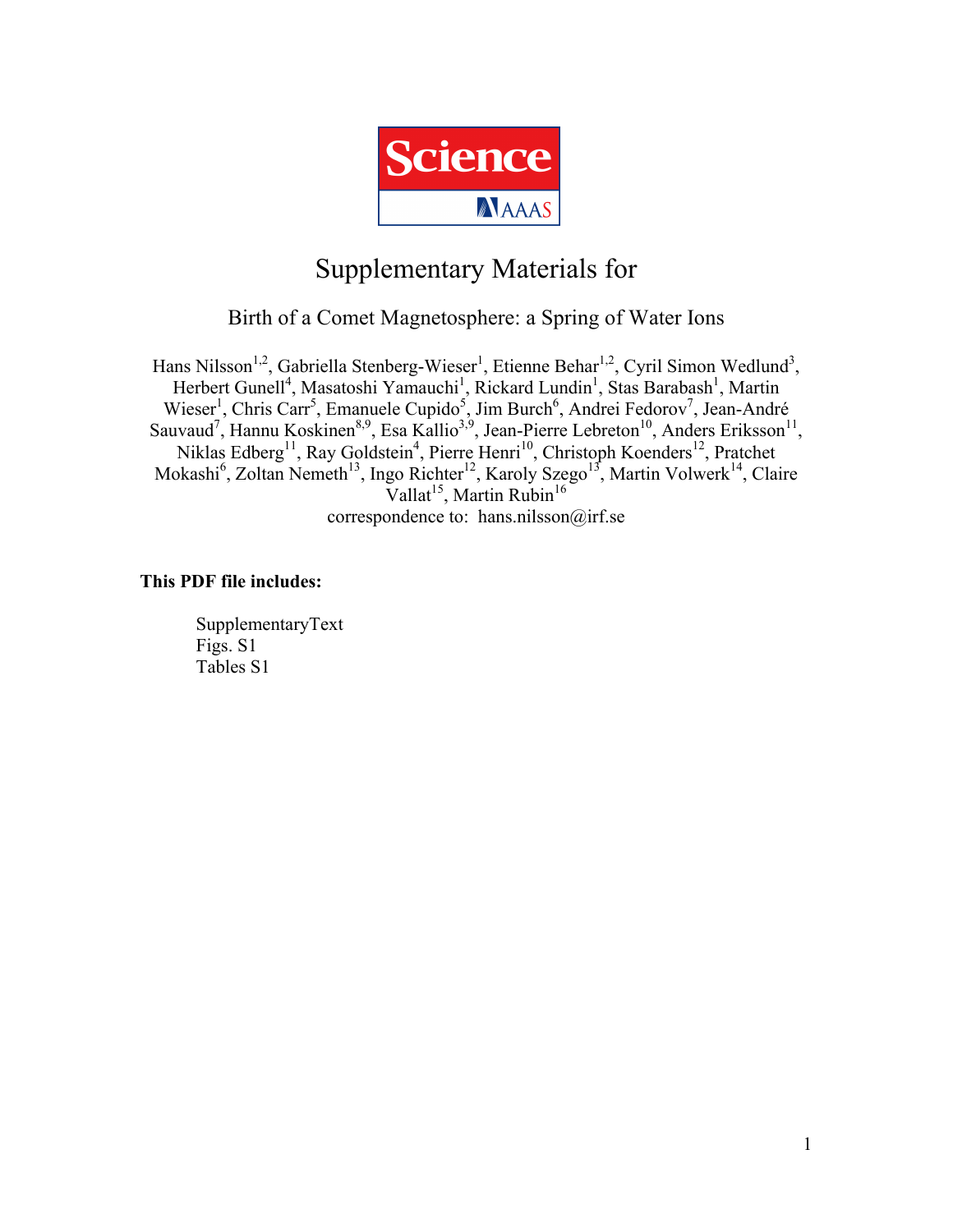#### **Supplementary Text**

#### **Instrument operations**

Due to instrument safety concerns RPC-ICA has not been operated continuously. Regular operations have been conducted from 15 May. Water ions were first detected on 7 August 2014 and were subsequently observed on 11 and 17 August. After this only very brief periods with water ions were observed up until 21 September. On 21 September strong solar and comet activity allowed us to detect several phenomena as described in the main text. On 30 September we once again observed significant amounts of water ions as well as a strong and steady  $He^+$  signal. Interspersed with observations of solar wind – comet interaction are periods with an apparently undisturbed solar wind also when Rosetta is close to the nucleus. This was for example observed on 23 September 2014.

#### **Basic theory**

As a first approximation, the solar wind interaction with a thin comet atmosphere can be understood in terms of the effect on newborn ions from the electric  $(E_{sw})$  and magnetic ( $\mathbf{B}_{sw}$ ) fields of the solar wind. These are related to the solar wind velocity ( $U_{sw}$ ) according to the relation

 $E_{sw} + U_{sw} \times B_{sw} = 0$ 

This is known as the "frozen-in" criterion, the solar wind magnetic field being frozen into the solar wind plasma. In the solar wind reference frame the electric field is zero. A newborn ion, stationary relative to the solar wind flow, will see an electric field *E***sw** induced by the solar wind. Note also that for the case of the magnetic field being parallel to the solar wind velocity there is no induced electric field,  $U_{sw} \times B_{sw}$  is 0. The basic ion pick-up process is further described in *(4,5,16).*

Ions moving in a magnetic field gyrate. A newborn ion has a velocity in the solar wind reference frame of typically 400 km/s. For a magnetic field of the order of 1 nT, as expected in the vicinity of 67P/Churyumov-Gerasimenko for the initial observations, this corresponds to a gyro radius for a water ion of the order of 10 000 km. Therefore one may expect that newborn ions with an energy of only a few 100 eV will move in the solar wind electric field direction.

#### **Field of view of the instrument**

RPC-ICA has a field of view of 360° in the central detector plane (see Fig. 3 for a schematic illustration). Electrostatic entrance deflection is used to bring in particles from approximately  $+/- 45^{\circ}$  from this plane. For sectors 10 to 15 and 0 and negative elevation angles the spacecraft body blocks the field of view (see *(12)* for details).

The energy table we are using has been in-flight adjusted so that the lowest energy ions we observe (and which are also observed by RPC-IES) have an energy close to zero. In flight investigation of on board monitor values for the high voltages confirm the adjustment to the energy table, which also brought the alpha particle to proton energy per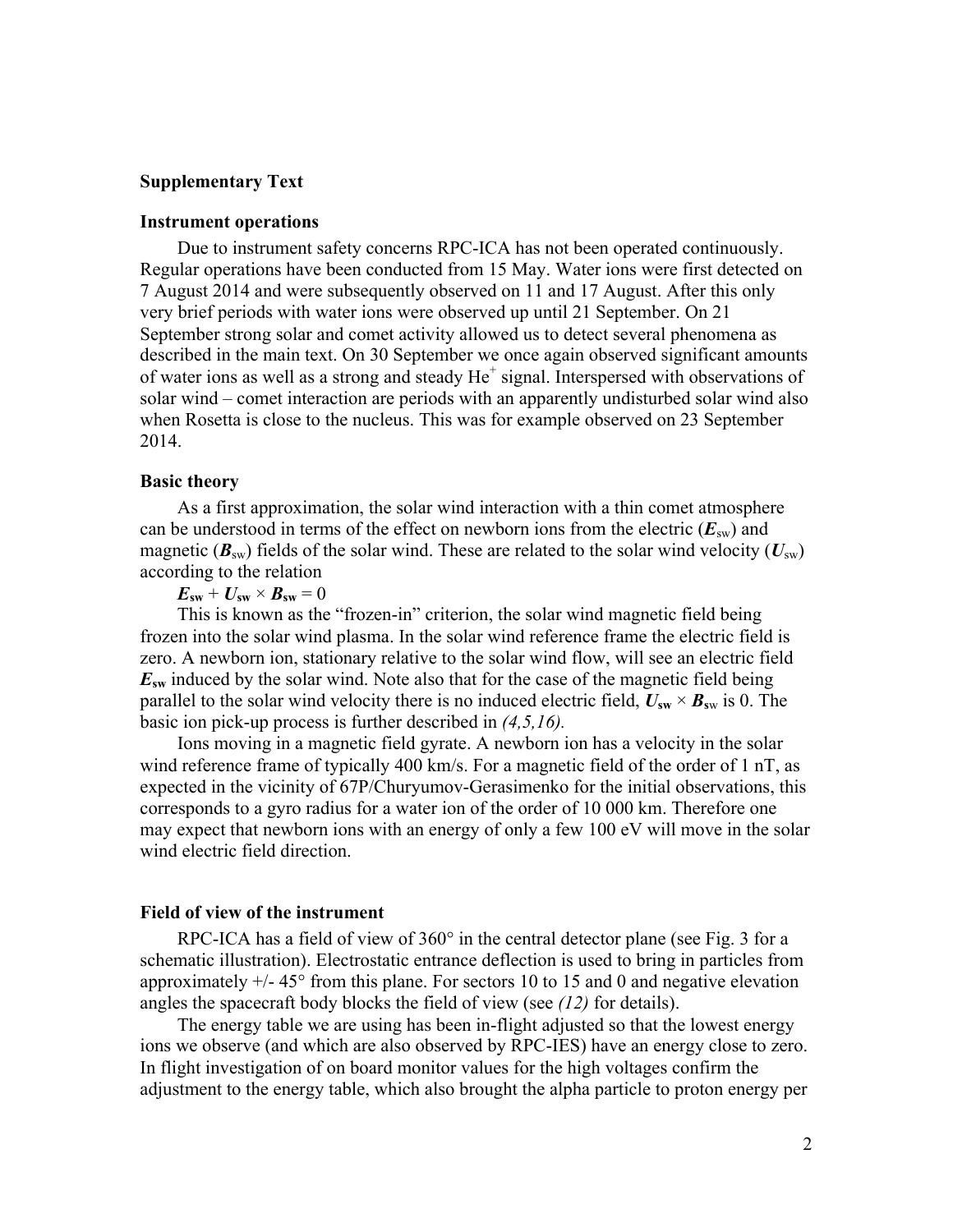charge ratio closer to 2 on average. This gives a sparse energy sampling at low energies. The observed fluxes could thus be underestimates. Furthermore, due to the shift in the energy table, there is a mismatch between the energy table and the entrance elevation setting. The observed ions for a given setting have lower energy than expected. The voltage applied to achieve a certain elevation angle is thus too high, leading to a too high elevation angle. Therefore ions at energies below about 1 keV have a higher elevation angle than intended. For the lowest energy, ions can enter the instrument only for a setting close to  $0^\circ$ .

Therefore RPC-ICA can only observe the coldest water ions for certain favorable conditions. Water ions may therefore be more common than we have observed. The negative spacecraft potential in a relatively dense plasma helps the situation, as it accelerates the plasma towards the instrument. Cold plasma is, despite the negative spacecraft potential, only observed coming from one direction. Thus the plasma is accelerated, but the net flux should not be much influenced by the negative spacecraft potential (see below).

In the main paper we only indicated the directions where we observed ions using a schematic picture. For completeness, we summarize the sectors in which the different plasma components were observed in table S1.

#### **Calculation of ENA fluxes**

On 30-09-2014, RPC-ICA detected  $He<sup>+</sup>$  ions in combination with the expected solar wind  $He^{2+}$ . He<sup>+</sup> was observed also on 21 September, which is our sample of a day with increased solar wind and comet activity, but the signal was very weak. On 30 September when Rosetta was 20 km from the comet nucleus, RPC-ICA observed a strong and steady  $He<sup>+</sup>$  signal. We show an energy–mass matrix from this day in Fig. S1. From this average data we determine the relative flux of  $He<sup>+</sup>$  to  $He<sup>2+</sup>$  to be 2.1% on this day.

 $He<sup>+</sup>$  may be produced from charge exchange between the solar wind and the neutral environment of the comet. The main production channel within 100 km of the comet nucleus is assumed to be  $He^{2+} + H_2O \rightarrow He^{+} + X$ , with X being  $H_2O^{+}$ or fragment ions, with a cross section of  $8.4 \times 10^{-20}$  m<sup>2</sup> at 0.83 keV/amu of collision energy, corresponding to a solar wind speed of 400 km s<sup>-1</sup>  $(22)$ . Other channels (involving O and H) can be ignored since the density of the corresponding neutrals is low in comparison to water  $H_2O$ .

The density of solar wind alpha particles (He<sup>2+</sup>) at the position  $\mathbf{r} = (x, y, z)$  is given by:

$$
N_{\alpha}(\mathbf{r}) = N_{\alpha}^{\text{SW}} e^{-\sigma_{\alpha} I(\mathbf{r})} \tag{1}
$$

where  $N_a^{\text{sw}}$  is the density of alpha particles colliding with neutrals  $N_n(\text{H}_2\text{O})$  on their path to the detector. The charge-exchange cross section  $\sigma_{\alpha}$  is assumed constant since the ions are considered to have a beam-like structure of constant energy in the **r** direction. The water column density  $I(r)$  is defined as:

$$
I(\mathbf{r}) = I(x, y, z) = \int_x^{\infty} N_n(\mathbf{r}') dx' \quad \text{with} \quad |\mathbf{r}'| = \sqrt{x'^2 + y^2 + z^2} \tag{2}
$$

Here the *x*-axis points from the center of the comet towards the sun, forming a Cartesian coordinate system together with *y* and *z*.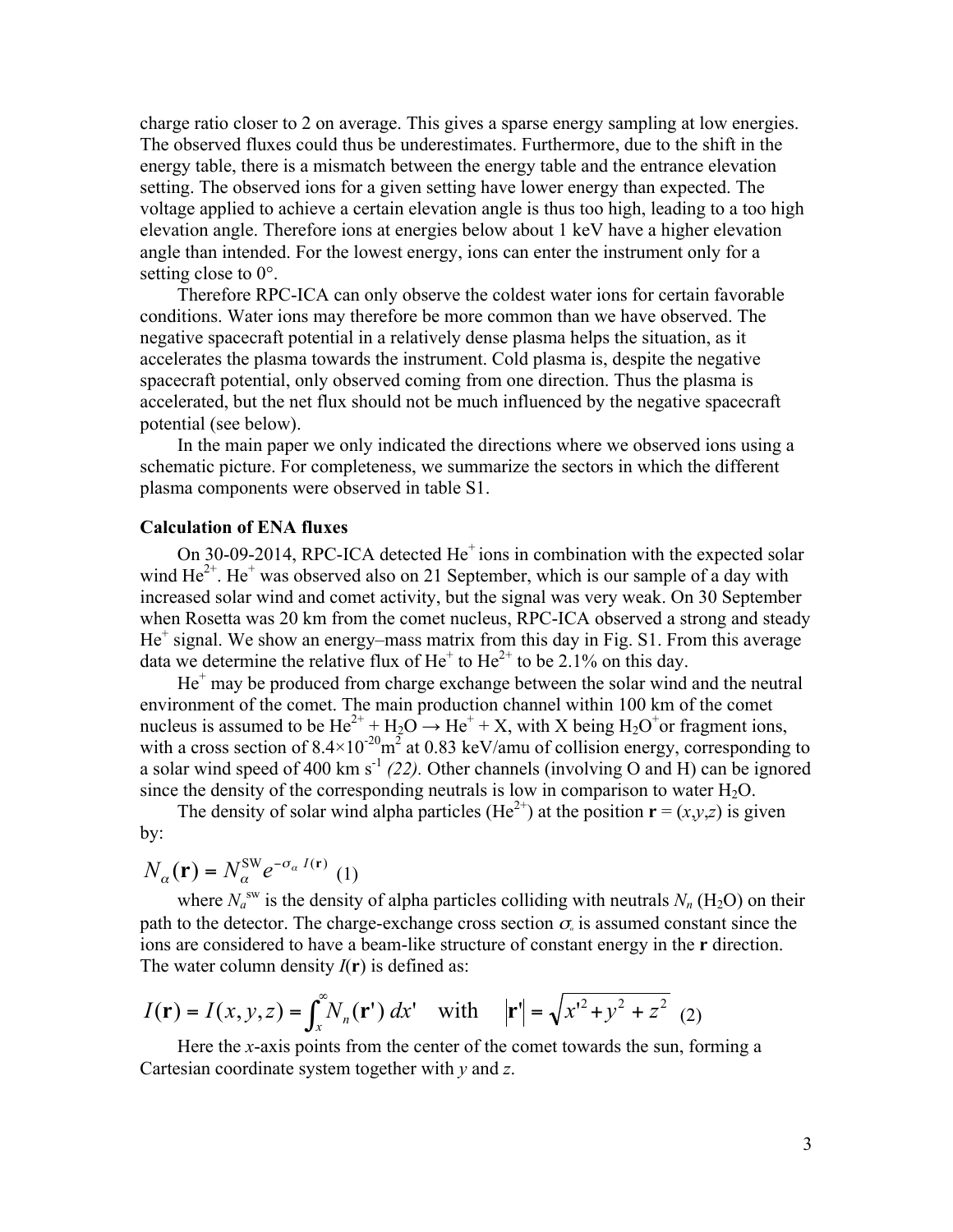One can derive an analytical expression for  $I(\mathbf{r})$  in the case where the analyzed point of the *x*-axis points from the center of a spherical nucleus to the Sun. By conservation of matter,

$$
N_{\text{He}^+}(\mathbf{r}) = N_{\alpha}^{\text{SW}} - N_{\alpha}(\mathbf{r}) = N_{\alpha}^{\text{SW}} \left( 1 - e^{-\sigma_{\alpha} I(\mathbf{r})} \right) (3)
$$

The energy loss of He<sup>2+</sup> ion is small compared with its initial energy ( $\sim$  4 keV) and, therefore, the velocity of a newly born  $He^+$  ion,  $U_{He^+}$ , is about the same as the velocity of the initial He<sup>2+</sup> ion,  $U_a$ . The ratio of ion fluxes can in this case be derived analytically by:

$$
R = \frac{N_{\text{He}^+}(\mathbf{r}) \ U_{\text{He}^+}}{N_{\alpha}(\mathbf{r}) \ U_{\alpha}} = \frac{N_{\text{He}^+}(\mathbf{r})}{N_{\alpha}(\mathbf{r})} = \frac{1 - e^{-\sigma_{\alpha} I(\mathbf{r})}}{e^{-\sigma_{\alpha} I(\mathbf{r})}} \tag{4}
$$

From this equation, the column density can be estimated:

$$
I(\mathbf{r}) = \frac{\ln(R+1)}{\sigma_{\alpha}} \sim \frac{R}{\sigma_{\alpha}} \quad \text{for} \quad R < 1 \tag{5}
$$

The numerical application on 30-09-2014 at the time of RPC-ICA's observation and at a distance  $r_0 = 18$  km from the comet nucleus, yields, for an observed He<sup>+</sup>/He<sup>2+</sup> flux ratio  $R = 0.021$ :

 $I_{\text{obs}}(r_0) = 2.5 \times 10^{17} \text{ m}^{-2}$  (6)

We also calculated an estimate of an equivalent outgassing rate *Q,* using a simple model that links  $Q$  with the atmospheric density  $N_{\text{model}}$ , assuming a spherically symmetric Haser-like profile  $(23)$  for the cometary neutral  $H_2O$  atmosphere:

$$
N_{\text{model}} = \frac{Q}{4\partial v_o \mathbf{r}^2} (7)
$$

where  $v_0$  is the velocity of the outgassing material (H<sub>2</sub>O). A conservative estimate of  $v_0 = 400$  m s<sup>-1</sup> was chosen (*e.g., 15*), which lies within the wide range of values measured by ROSINA-COPS (ROSINA team, pers. comm.).

Integrating  $N_{\text{model}}$  along the constant  $(y, z)$  line according to equation (2) results in a modelled column density,  $I_{model}(r)$ , with only one unknown,  $Q$ :

$$
I_{\text{model}}(\mathbf{r}) = \frac{Q}{4\partial v_o} \int_x^{\infty} \frac{1}{x'^2 + y^2 + z^2} dx'(8)
$$

From equations (6) and (8), at the position of RPC-ICA where a ratio of 2.1% was measured, we estimate an equivalent outgassing rate:

$$
Q_{\text{eq}} = \frac{4\partial v_o I_{\text{obs}}(r_0)}{\int_{x_0}^{\infty} \frac{1}{x'^2 + y_0^2 + z_0^2} dx'}(9)
$$

The numerical application gives  $Q_{eq} \sim 1.4 \times 10^{25}$  s<sup>-1</sup>. This corresponds in turn to an estimated H<sub>2</sub>O density of about  $1 \times 10^{13}$  m<sup>-3</sup>, a value lying in the lower limit of ROSINA/COPS measurements for the same day (ROSINA team, pers. comm.), hence validating *a posteriori* our approach.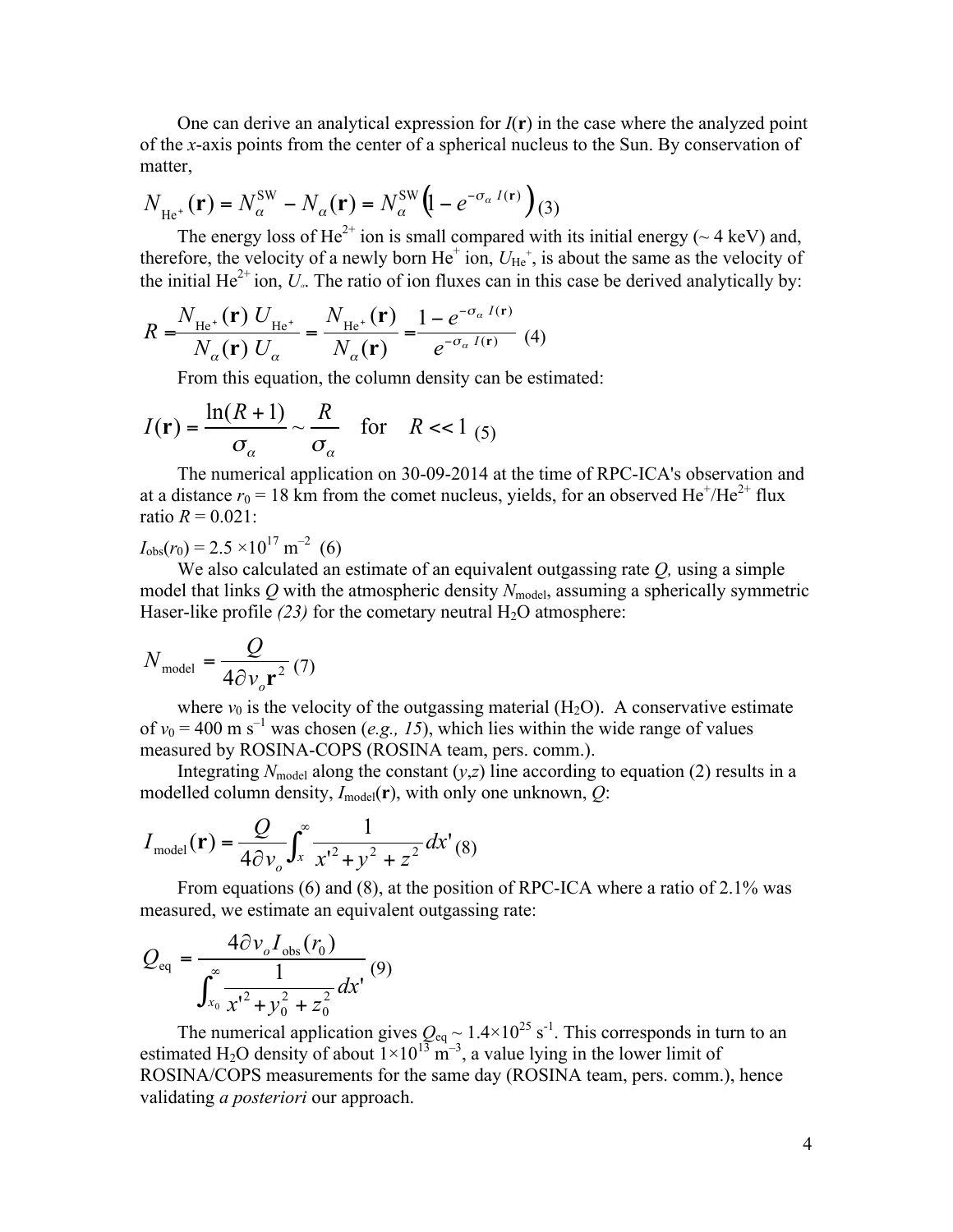#### Calculation of hydrogen ENA flux

The flux of energetic neutral hydrogen atoms  $H<sub>ENA</sub>$  can be derived in a similar fashion as  $He<sup>+</sup>$  ions, i.e., through the charge-exchange reaction:

# $H<sub>sw</sub><sup>+</sup> + H<sub>2</sub>O \rightarrow H<sub>ENA</sub> + H<sub>2</sub>O<sup>+</sup>$

The local  $H/H^+$  cometary ratio at the position of the spacecraft is obtained by using the column density  $I_{obs}$  in equation (5) and replacing  $\sigma_{\alpha}$  with the cross section for the charge exchange between protons and water molecules,  $\sigma_{\text{H}} = 1.8 \times 10^{-19} \text{ m}^2$  (24), valid around 1 keV impact energy. The corresponding  $H/H^+$  ratio is then:

 $R(H/H^{+}) = 0.044(10)$ 

which is more than twice the  $He^+/He^{2+}$  ratio.

Using the equivalent  $Q_{eq}$  value calculated above in the expression of the column density inferred at the surface of the comet, the propagated near-surface  $H/H^+$  ratio at the terminator is estimated at 0.33, about 8 times the ratio deduced at Rosetta's position.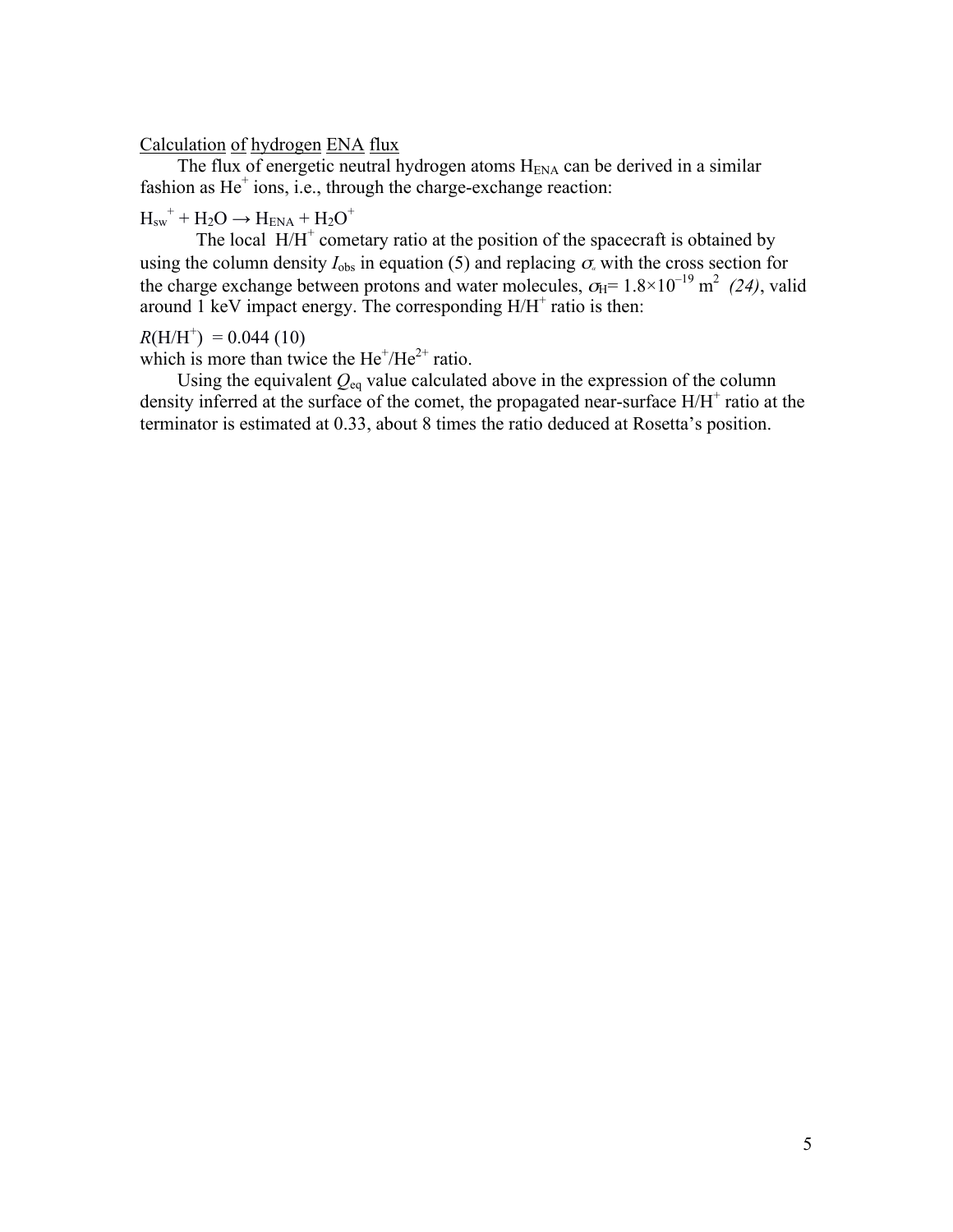

### **Fig. S1.**

Energy-mass matrix from 30 September 2014. The white lines show the calibrated position of the peak of the signal for ions with mass 1 amu/e (dotted), 2 amu/e (dashed), 4 amu/e (solid) and 16 amu/e (dash-dotted), respectively.  $H^+$ ,  $He^{2+}$  and  $He^+$  are seen at about 1, 2 and 4 keV. Cometary ions are seen at 10 eV. Grey lines show extrapolation beyond the laboratory calibration. The line at mass about 16 amu/e has been determined through in-flight calibration.